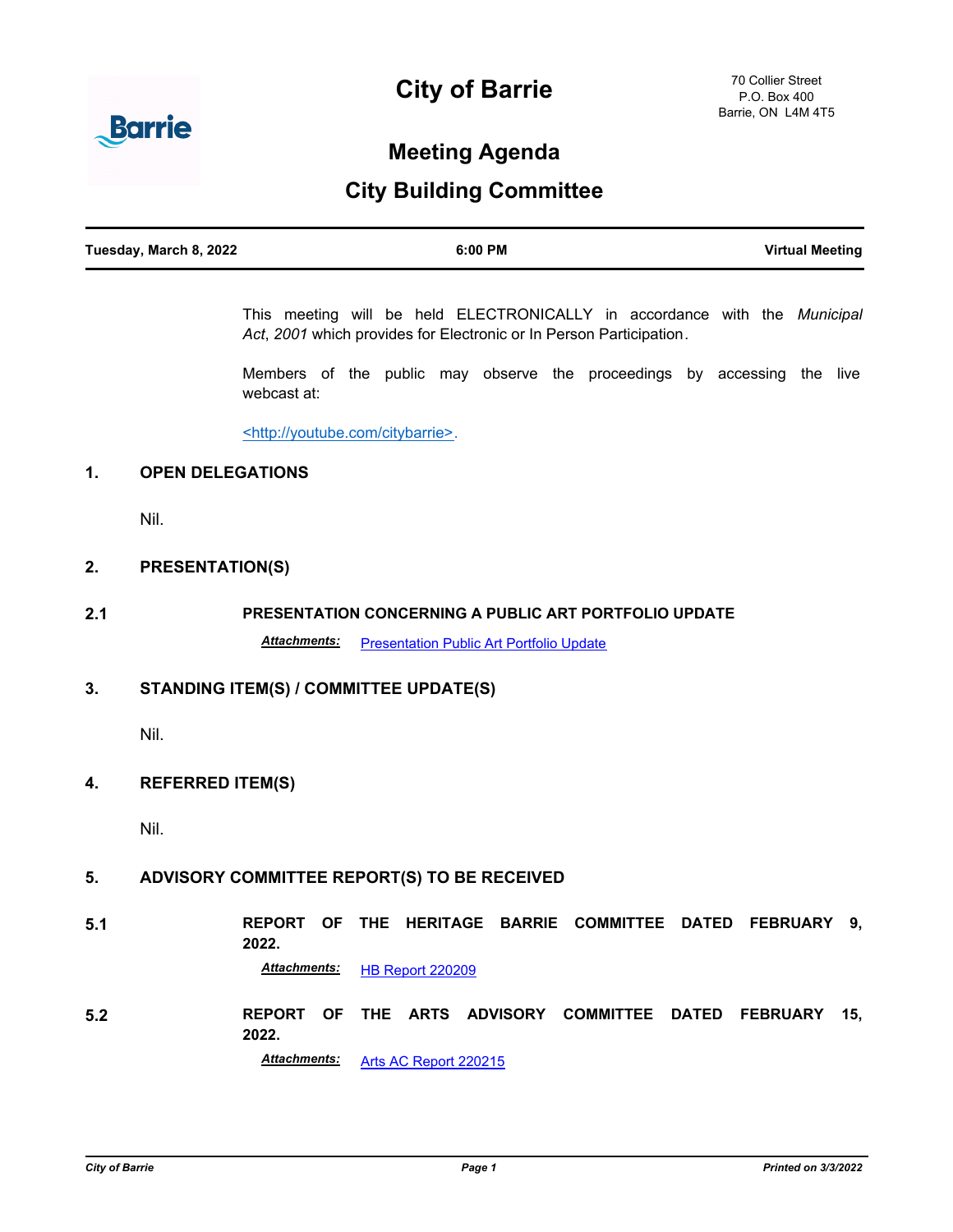**5.3 REPORT OF THE ACTIVE TRANSPORTATION AND SUSTAINABILITY COMMITTEE DATED MARCH 1, 2022.**

*Attachments:* [ATSC Report 220301](http://barrie.ca.legistar.com/gateway.aspx?M=F&ID=5c12d1dc-cec1-4166-9bd6-370937a19939.pdf)

#### **6. REPORT(S) TO COMMITTEE**

#### **6.1 PUBLIC ART PROGRAM - 2022 TEMPORARY PROJECT AND MAINTENANCE BUDGET ALLOCATION**

- 1. That up to \$25,000 for temporary public art installations in 2022 be approved and funded from the Public Art Reserve as recommended by the Barrie Public Art Committee.
- 2. That up to \$10,000 for maintaining the permanent works of art with the Public Art Inventory, in accordance with the approved maintenance plan and/or conservation plan required for each piece, be approved and funded from the Public Art Reserve.
- 3. That per the recommendation of the Barrie Public Art Committee, the number of Citizen representatives be increased to 10 and the following individuals be added to the membership of the Barrie Public Art Committee for the duration of the current Council Term:
	- a) Andrea Araujo
	- b) Sharon Bagot
	- c) Emily Emond
	- d) Jenn Guerin
	- e) Craig Handy
	- f) Sarah Jensen
	- g) Laura Kelly

(File: ECD002-22)

*Attachments:* [ECD - Public Art Program 2022 Temporary Project Maint.Budget Allocation](http://barrie.ca.legistar.com/gateway.aspx?M=F&ID=c516f402-ad3d-4212-93eb-7102e64fc295.pdf)

#### **7. ADJOURNMENT**

#### **HEARING DEVICES AND AMERICAN LANGUAGE (ASL) INTERPRETERS:**

**Assistive listening devices for the Council Chamber and American Sign Language (ASL) Interpreters are available upon request to the staff in the Legislative Services Branch. Please contact the Legislative Services Branch at 705-739-4220 Ext. 5500 or cityclerks@barrie.ca. to ensure availability.**